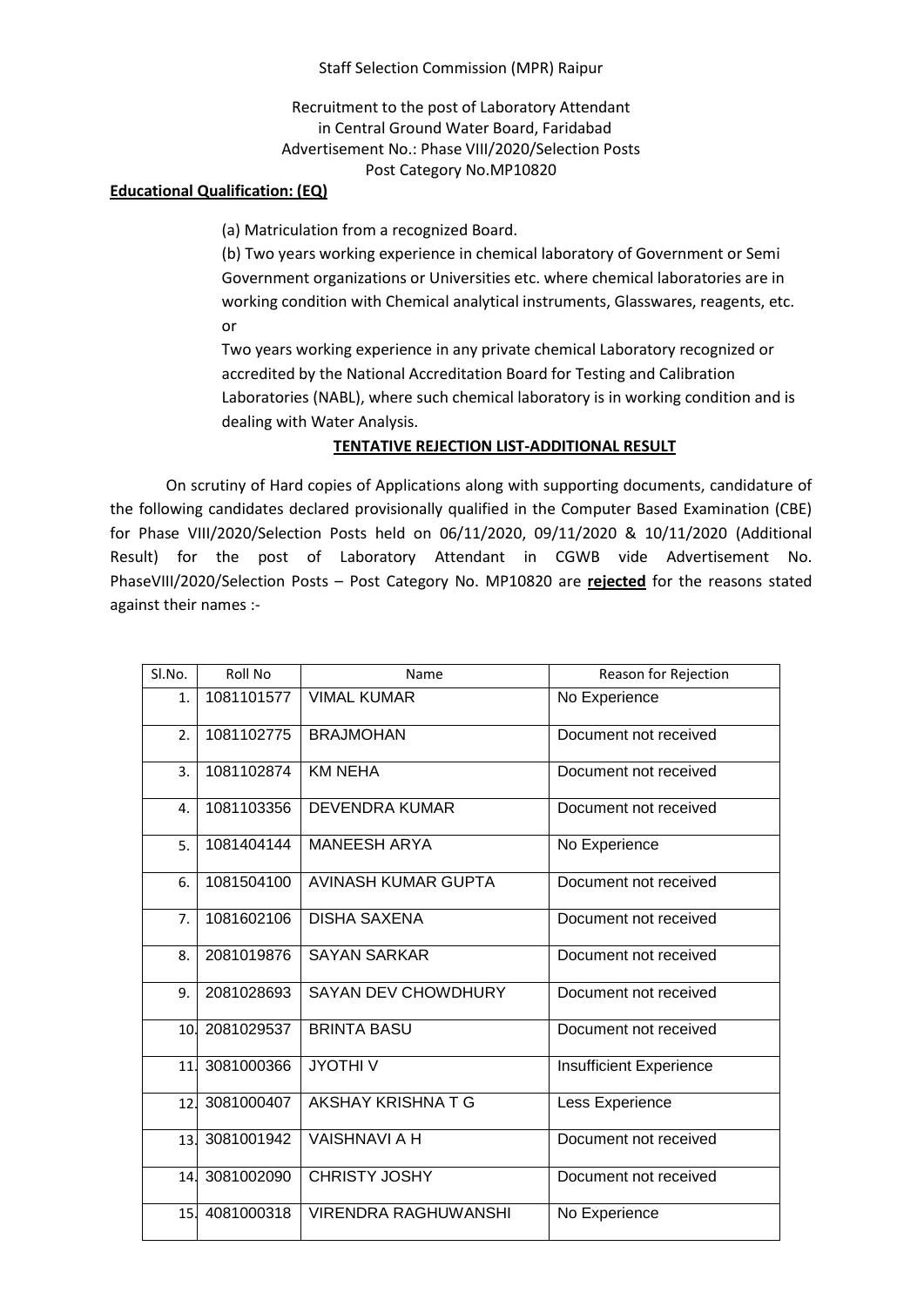|     | 16. 4081000592 | <b>DAMINI VERMA</b>      | No Experience              |
|-----|----------------|--------------------------|----------------------------|
| 17. | 4081001089     | <b>KRISHNGOPAL</b>       | Document not received      |
|     | 18.4081001494  | <b>GOURAV OJHA</b>       | No Experience              |
| 19. | 4081001705     | SATYAPRAKASH WASNIK      | No Experience              |
| 20. | 4081002177     | <b>NANDINI CHAUHAN</b>   | No Experience              |
| 21. | 4081002277     | KAMLENDRA SINGH THAKUR   | No Experience              |
| 22. | 4081002381     | <b>SHUBHAM PASWAN</b>    | No Experience              |
| 23. | 4081100007     | <b>MOHIT MEHRA</b>       | No Experience              |
| 24. | 4081100564     | ROHIT KOSHAL             | No Experience              |
| 25. | 4081100688     | YOGESH JIJHONTIYA        | Document not received      |
| 26. | 4081100900     | <b>SHIVAM KUMAR</b>      | No Experience              |
| 27. | 4081101274     | <b>BRAJKISHOR</b>        | No Experience              |
| 28. | 4081101400     | DEVENDRA KUMAR AHIRWAR   | No Experience              |
| 29. | 4081102020     | <b>SHUBHAM SAXENA</b>    | Document not received      |
| 30. | 4081102535     | <b>SHWETA CHAUHAN</b>    | Document not received      |
| 31. | 4081200089     | <b>ANJALI CHOUHAN</b>    | No Experience              |
| 32. | 4081200187     | <b>CHETNA BHEDIA</b>     | Document not received      |
| 33. | 4081200363     | PRAVEEN KUMAR KORI       | Less Experience            |
| 34. | 4081200754     | RAJKUMAR TALWARIYA       | No Experience              |
| 35. | 4081200861     | SHUBHAM KIRAN THAKARE    | Document not received      |
| 36. | 4081201410     | SHUBHAM DHARSIYA         | Document not received      |
| 37. | 4081201474     | SHIVAM ARJARIYA          | Document not received      |
| 38. | 4081201519     | <b>GANESH VERMA</b>      | Exp. not in relevant field |
| 39. | 4081300524     | ARCHANA SAKET            | No Experience              |
| 40. | 4081300703     | <b>ARGHYA BARHA</b>      | No Experience              |
| 41. | 4081300858     | ROOPSHREE KAITHWAS       | No Experience              |
| 42. | 4081300905     | <b>ANUSHRI NAYAK</b>     | Document not received      |
| 43. | 4081300910     | <b>ASHUTOSH KATHERIA</b> | Exp. not in relevant field |
| 44. | 4081301379     | <b>DURGESH KUMAR</b>     | No Experience              |
| 45. | 4081301489     | <b>KUNAL SHARMA</b>      | Document not received      |
| 46. | 4081302106     | NIKITA DOHARE            | No Experience              |
|     |                |                          |                            |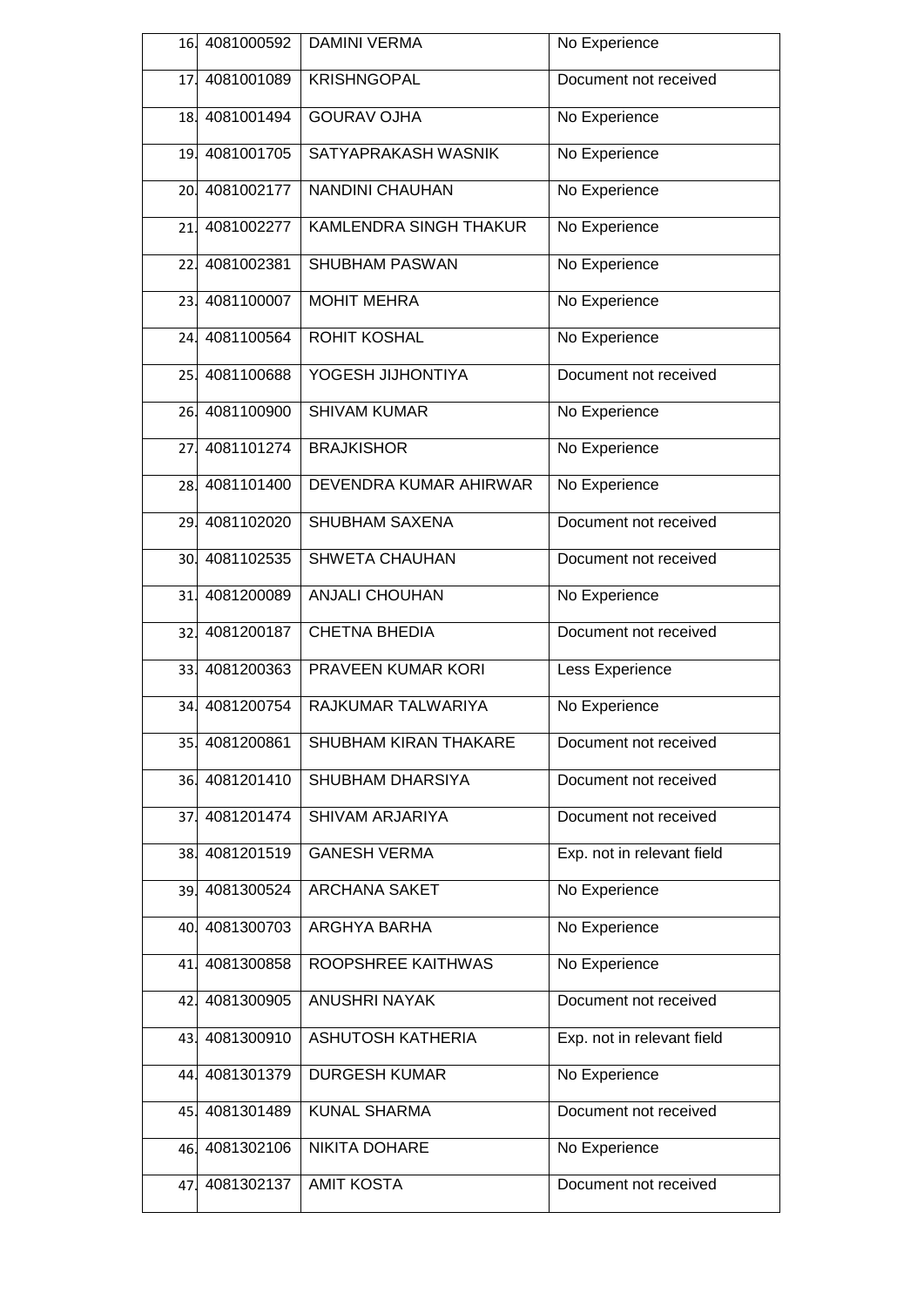| 48. | 4081400653     | <b>ANUPAM MISHRA</b>        | Document not received      |
|-----|----------------|-----------------------------|----------------------------|
|     | 49.4081500196  | <b>NIKITA THAKUR</b>        | Document not received      |
|     | 50. 4081500281 | SOMENDRA SHUKLA             | No Experience              |
| 51. | 4081500491     | <b>DEEPAK SAHU</b>          | No Experience              |
| 52. | 4081500518     | DIVYANSHU DUBEY             | Document not received      |
| 53. | 4081600039     | <b>SANDIP MALVIYA</b>       | No Experience              |
|     | 54.4081600340  | PRIYANKA JAIN               | Document not received      |
|     | 55. 4081600764 | SURENDRA SINGH MALVIYA      | No Experience              |
|     | 56. 4081700227 | TRIBHUVAN                   | Document not received      |
| 57. | 4081700822     | PRAVEEN MADHUKAR            | No Experience              |
| 58. | 4081800353     | <b>MMANISH</b>              | Document not received      |
| 59. | 4081800365     | HEMANT KUMAR BHARDWAJ       | Exp. not in relevant field |
| 60. | 4081801119     | <b>VIBHOR KULBHAJE</b>      | No relevant Experience     |
| 61. | 4081801256     | DIKSHA DEORAO UMREDKAR      | Document not received      |
| 62. | 4081900048     | <b>ISHITA NAGDEVE</b>       | No Experience              |
| 63. | 4081900659     | <b>MONOO MANKAR</b>         | Document not received      |
| 64. | 4081900683     | <b>DIVY PRAKASH SAHU</b>    | Document not received      |
| 65. | 4081900904     | MASURKAR BIPIN YASHWANT     | No Experience              |
| 66. | 5081005180     | <b>NARESH KUMAR</b>         | Document not received      |
| 67. | 5081009386     | <b>AMRITESH KUMAR</b>       | Document not received      |
| 68. | 5081012355     | PAWAN KUMAR                 | No Experience              |
| 69. | 5081012856     | <b>VIJENDER SINGH</b>       | Document not received      |
| 70. | 5081014584     | <b>UPDESH KUMAR</b>         | Document not received      |
| 71. | 5081019053     | <b>MOHIT</b>                | Document not received      |
| 72. | 5081019346     | <b>SHWETA ROHILLA</b>       | Document not received      |
| 73. | 5081033961     | <b>ASHUTOSH JOSHI</b>       | Document not received      |
| 74. | 8081001636     | <b>GARBHAPU ANUSHA</b>      | Incomplete Application     |
| 75. | 8081005692     | SAI DEEPAK PATANGE          | Document not received      |
| 76. | 8081006652     | <b>DOLINKI VIJAYA DURGA</b> | Document not received      |
| 77. | 9973002197     | NERKAR DEVYANI ANIL         | Insufficient Experience    |
| 78. | 9973005225     | SWAGATI AVINASH MOON        | Exp. not in relevant field |
| 79. | 9973006474     | DANGE PRATIKSHA MAROTI      | Document not received      |